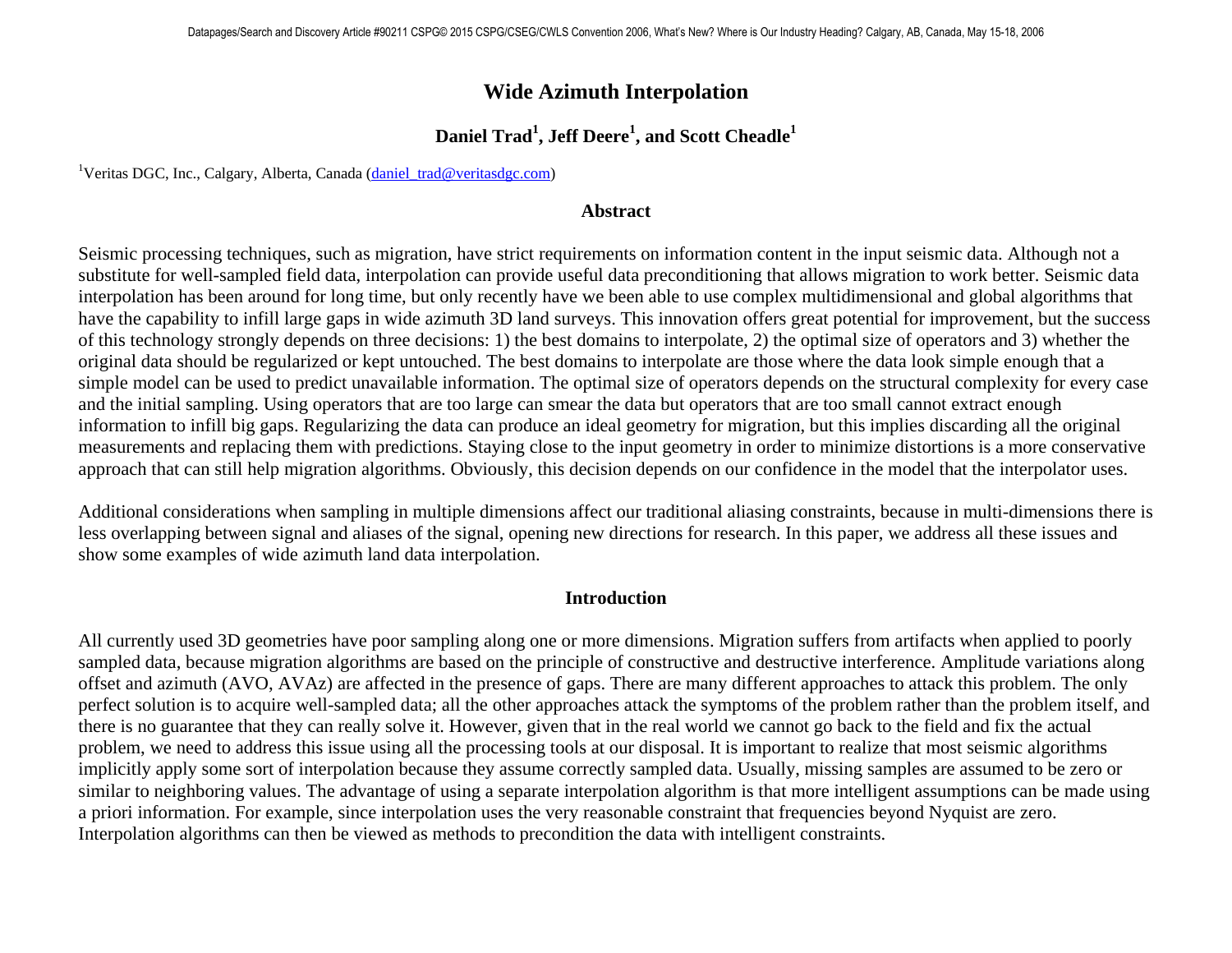Interpolation of wide-azimuth land data presents many challenges, some of them quite different from those of interpolating narrow-azimuth marine data sets. The most familiar interpolation algorithms have been developed for marine streamer surveys. Marine data are usually well sampled in the inline direction and coarsely sampled in the crossline direction. Many algorithms have been quite successful in infilling the crossline direction, even in the presence of aliasing and complex structure (Xu et al., 2005, Hung et al., 2004, Zwartjes, and Hindriks, 2001). Land data interpolation, however, brings additional complications because of noise, topography and its wide azimuth nature. In particular, the azimuth distribution forces us to use information from several dimensions at the same time.

Multidimensional interpolation algorithms are becoming feasible, even for five dimensions (Liu et al., 2004). This new capability raises new possibilities but also new questions. The general principle is still the same: missing data can be assumed similar to recorded data in its neighborhood, but the term "neighborhood" can have different meanings in multi-dimensions. Furthermore, a multi-dimensional operator has efficiency issues. Finally, data are always very irregular and sparse when analyzed in multi-dimensions. Therefore, interpolation has two different aspects: the general interpolation strategy (where to put the new traces, operator size, grouping of data), and the mathematical engine that uses some kind of model to predict the new traces. A discussion of these two aspects follows.

## **Different Interpolation Strategies**

Different interpolation methods differ in complexity and assumptions and, most importantly, in operator size. Local methods (e.g., triangulation, nearest neighbour, etc.) tend to be robust, fast, adaptable and easy to implement. They use a simple model to represent the data in small windows. Their shortcoming is an inability to interpolate very large gaps, because they need nonexistent local information (there are no data around the trace to interpolate). Global methods are slower, less adaptable and harder to implement, because they cannot assume simple models for the data at a large scale. However, they can, at least in a mathematical sense, interpolate large gaps by using information supplied from distant data.

Most practical methods fall between these two extremes, but the sparser the sampling, the larger the operator size needs to be. If the geology is complex, a large operator can smear the features and decrease resolution. Our approach to this problem is to work with medium to large operators, but in domains where the data look simple. Our best results have been obtained in the inline-crossline- azimuth-offset-frequency domain with NMO-corrected data.

A related distinction is the number of dimensions that the algorithm can handle simultaneously. Although 3D seismic data have four spatial dimensions, one-dimensional methods use data along one dimension only. If the method is cascaded through the different dimensions, the order of these operations becomes extremely important. Multidimensional methods can use information from a well-sampled dimension to infill a poorly sampled dimension. In our experience, the best practice has been the use of four dimensions simultaneously, only in particular cases using all the five dimensions.

The issue of which dimensions to interpolate (where to put the new traces) is critical. To precondition the data properly for Kirchhoff migration, we desire full, uniform coverage of offsets and azimuths. Unfortunately, this can increase the size of the survey by an order of magnitude,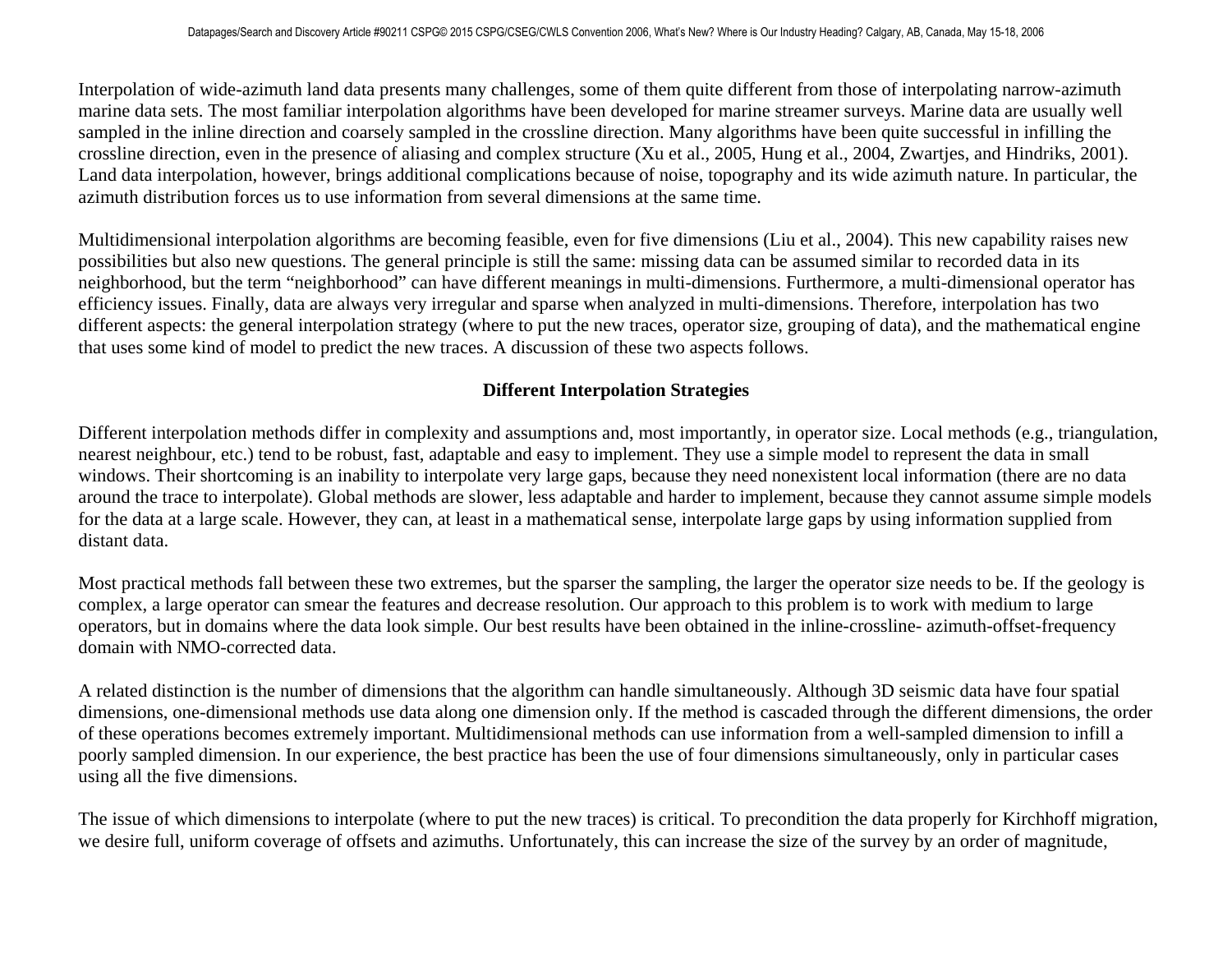making migration very expensive. Furthermore, full coverage surveys have geometries that can be very different from what we have acquired; going from the acquisition geometry to the full coverage geometry opens the door for data distortion.

To avoid this risk, we normally adopt a different approach: to stay as close as possible to the original geometry ("keep it real"). In this case the problem is well constrained by the original data, and good quality control is possible. We do this by creating new shots and/or receivers while keeping the original traces unchanged. Often this means that we decrease shot and/or receiver spacing (reducing bin size), or decrease shot and/or receiver line spacing to improve the offset and azimuth coverage (fold). In all cases, we take care not to add too many artificial traces. A quality control parameter is essential for this, allowing us to discard some interpolated traces, reducing the impact of the artificial traces on the final result. Typically, the quality parameter is the distance between the new and the original traces.

A different strategy is to regularize the data; this is to move the traces to a regular grid. Antileakage Fourier Transform (Xu et. al, 2005) and the pyramid transform (Hung et. al, 2004) are two successful data regularization techniques. These techniques require more localized operators (three dimensions instead of four or five) because regularization is computationally more expensive than interpolation.

#### **The Interpolation Engine**

The second major component of the interpolation problem is the choice of mathematical algorithm to predict new information given a set of recorded traces. One method with the flexibility to adapt to our requirements for multidimensional global interpolation is *Minimum Norm Weighted Interpolation* (MWNI) (Liu and Sacchi, 2004). MWNI is a constrained inversion algorithm formulated as follows. The actual data, d, are the result of a picking matrix (sampling), *T*, acting on an unknown fully sampled data set, *m*. The unknown (interpolated) data are constrained to have the same multidimensional spectrum as the original data. Enforcing this constraint requires a multidimensional Fourier Transform F<sub>nd</sub>. To solve for the unknown data, a cost function is defined and minimized using standard optimization techniques. The cost function *J* is defined as

$$
J = \left\| \mathbf{d} - \mathbf{Tm} \right\|^2 + \lambda \left\| \mathbf{m} \right\|_{\mathbf{W}} \quad \text{with a norm calculated as} \quad \left\| \mathbf{m} \right\| = \mathbf{m} \, \mathbf{F}_{nd}^{-1} \left| p_k \right|^{-2} \mathbf{F}_{nd} \, \mathbf{m}
$$

Fnd is the multi-dimensional Fourier transform and *nd* is the dimension of the data with *nd* =2, 3 or 4 for 2D data, common azimuth, or 3D data, respectively.  $p_k$  is the spectrum of the unknown data, obtained by bootstrapping or iterations. In spite of being global, this method is very fast because it uses FFTs. Its main drawback is that the original data sampling has to be an integer multiple of the required final sampling along each dimension. Although this implies binning the data along the chosen dimensions, the effect of this on the interpolation is not strong because the binning effect in small wave numbers is negligible, with influence only on the inversion constraint.

#### **Example**

We show an example of the benefits of data interpolation for migration in Figure 1. The land data set in this example was acquired over a structured area in Thailand using orthogonal shot and receiver lines. The objective of the interpolation was to obtain more information on steep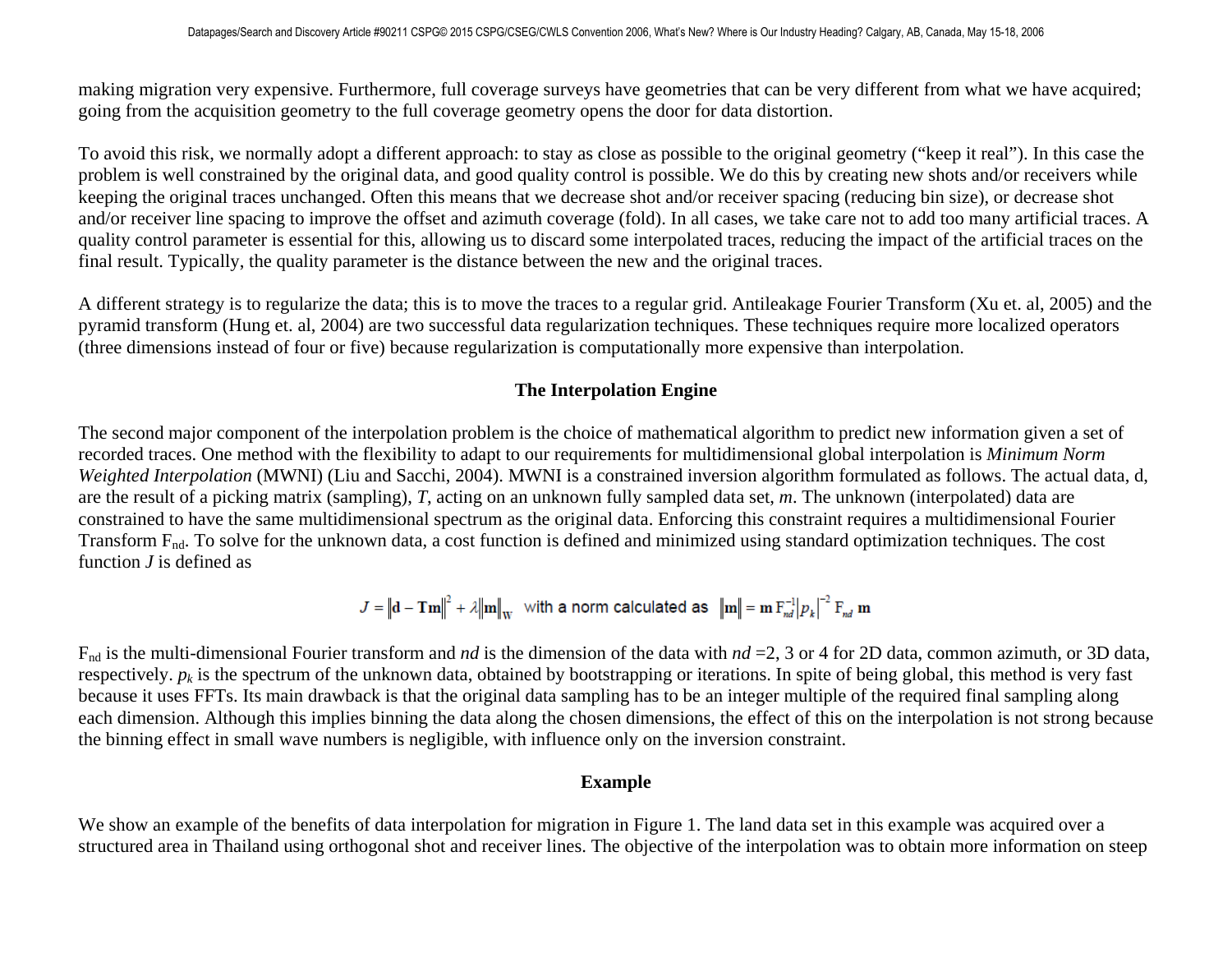dips by including moderate to high frequency energy that the migration antialias filter usually removes. For this purpose we decreased the shot spacing along lines to decrease the bin size and therefore to relax the antialias filter. First, a PSTM migration/stack was produced using the original acquired data, and then the stack was interpolated, as shown in figure 1a. In Figure 1b, the data were interpolated before migration. The prestack interpolation produced a data set for migration input that was better sampled than the uninterpolated data set, and this allowed the migration to operate with greater fidelity (in this case, less anti-aliasing) on the steep-dip events. As expected, the prestack interpolation did not add information to the 3-D data set, but it did allow the migration to make better use of the information that was already there. Figure 2 shows the shot locations after interpolation. Red dots are the locations of the original shots and blue dots are the locations of the new shots. To fully cover the gaps a very large extrapolation is required (close to 1000 meters) but we decided to extrapolate only to 300 meters from the borders of the gaps. In this case, beyond 300 meters the extrapolated traces lose credibility.

#### **Conclusions**

3D land geometries are usually under sampled along one or more dimensions. As seismic processing becomes more demanding in terms of analyzing prestack data in detail, interpolation has become a very useful tool to condition the data for migration, AVO and AVAz. There are several well-understood algorithms for predicting data, but the engine used to predict missing samples is only half of the problem. Given that 3D seismic data live in five dimensions, it is very important to decide the best domain in which to apply this engine and the optimal size for the interpolation operator.

The perfect input data set for migration may contain full CMP coverage for all offset ranges and uniform azimuth distribution, but this is very different from typical current land data. This situation leads to conflicting goals for processing: either obtaining perfect data for, say, migration or preserving as much original data as possible. We need to resolve this conflict by understanding how much data should be created, where to put it, and how much we can trust it for subsequent processing. These decisions are related to considerations of aliasing, complexity of the structure in different domains, efficiency, ability to manage large gaps, and regularity of the sampling. We are just scratching the surface of this difficult problem.

New interpolation algorithms allow us to look at several dimensions at once; this is of great benefit when we process irregular data sets that typically have large gaps. Infilling shot and receiver lines or constant offset/azimuth planes are two approaches we have successfully applied to mitigate acquisition artifacts. Better understanding of these processes will certainly push forward today's state of the art in seismic processing.

## **Acknowledgment**

We thank Veritas DGC for permission to publish this paper and all clients who have encouraged this research; especially PTT Exploration and Production for allowing us to use these images.

#### **References Cited**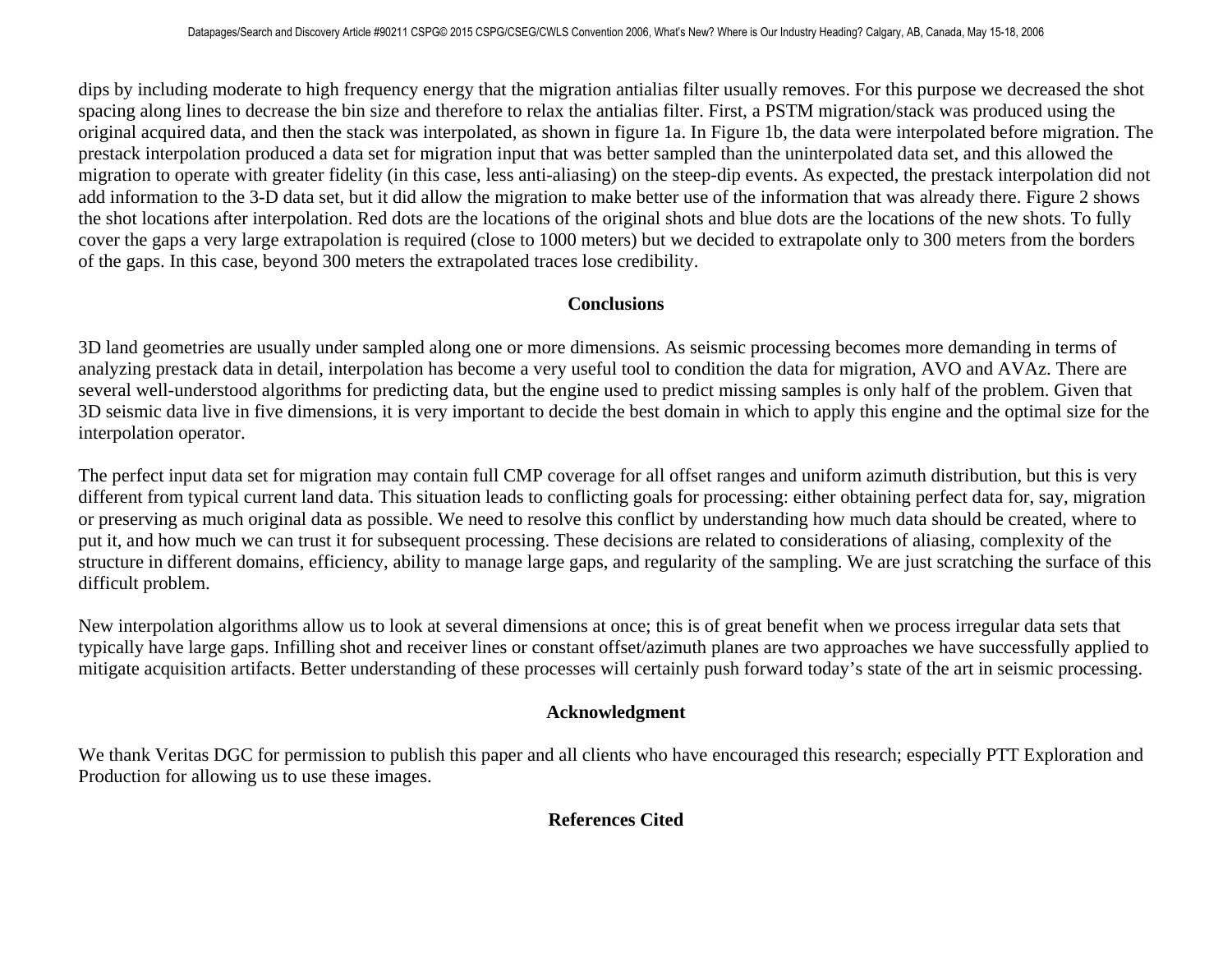Hung, B., C. Notfors, and S. Ronen, 2004, Seismic trace interpolation using the pyramid transform: 74th Ann. Internat. Mtg.: Soc. of Expl. Geophys., p. 2017-2020.

Liu, B., and M. Sacchi, 2004, Minimum Weighted Norm Interpolation of Seismic Records: Geophysics, v. 69, p. 6,

Liu, B., M.D. Sacchi, and D. Trad, 2004, Simultaneous interpolation of 4 spatial dimensions: 74th Ann. Internat. Mtg: Soc. of Expl. Geophys., Expanded Abstracts (SP 3.6).

Xu, S., Y. Zhang, D. Pham, and G. Lambare, 2005, Antileakage Fourier transform for seismic data regularization: Geophysics, v. 70, p. 87-95.

Zwartjes, P., and C. Hindriks, 2001, Regularising 3D data using Fourier reconstruction and sparse inversion: 71st Ann. Internat. Mtg: Soc. of Expl. Geophys., p. 1906-1909.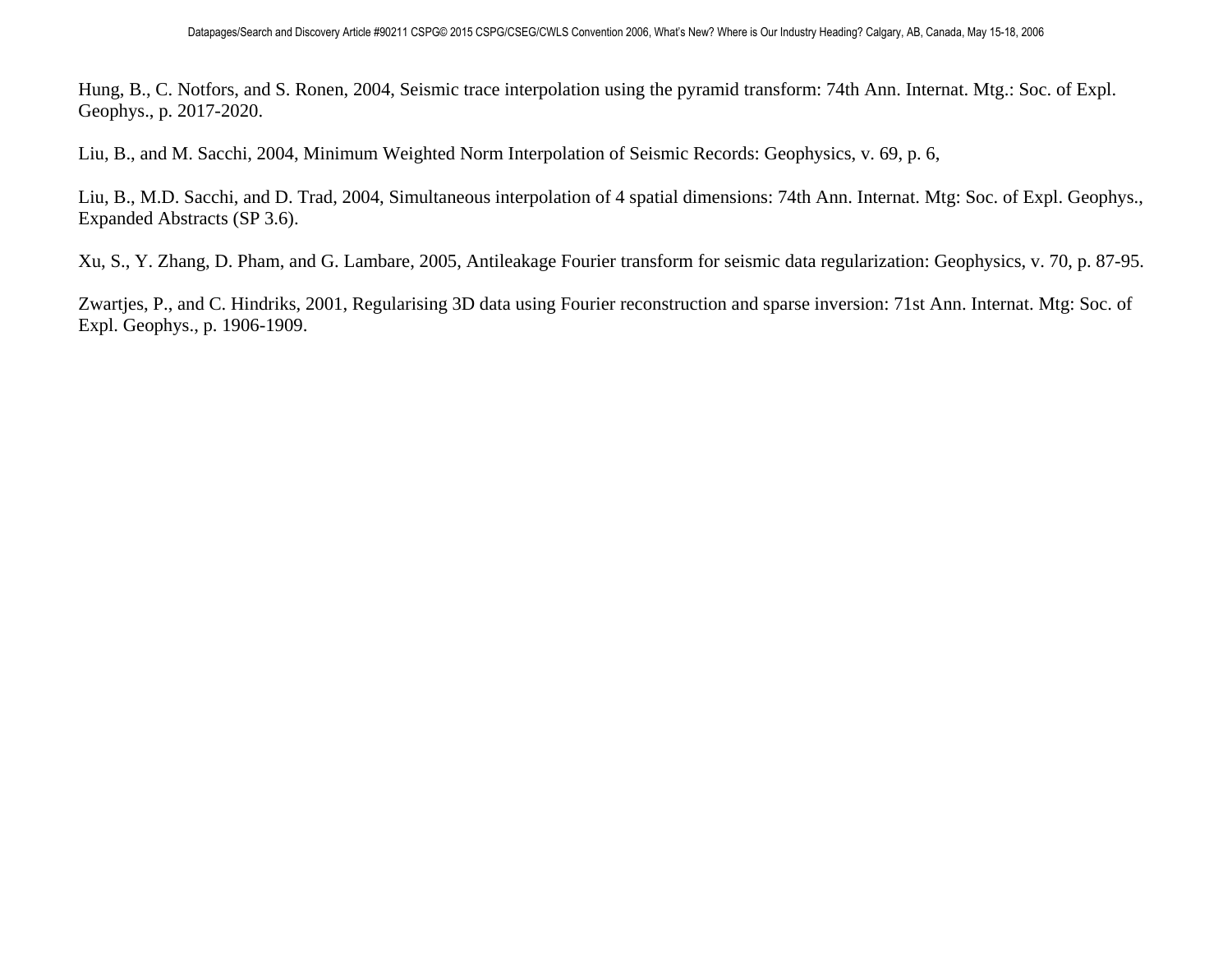

**Figure 1. PSTM images from a land 3-D data set in Thailand. In (a) the interpolation was performed after stacking the migrated images; in (b) the interpolation was performed before the migration. The improved imaging of the steep-dip event in the center of the section is evident in (b). (Data courtesy of PTT Exploration and Production.)**